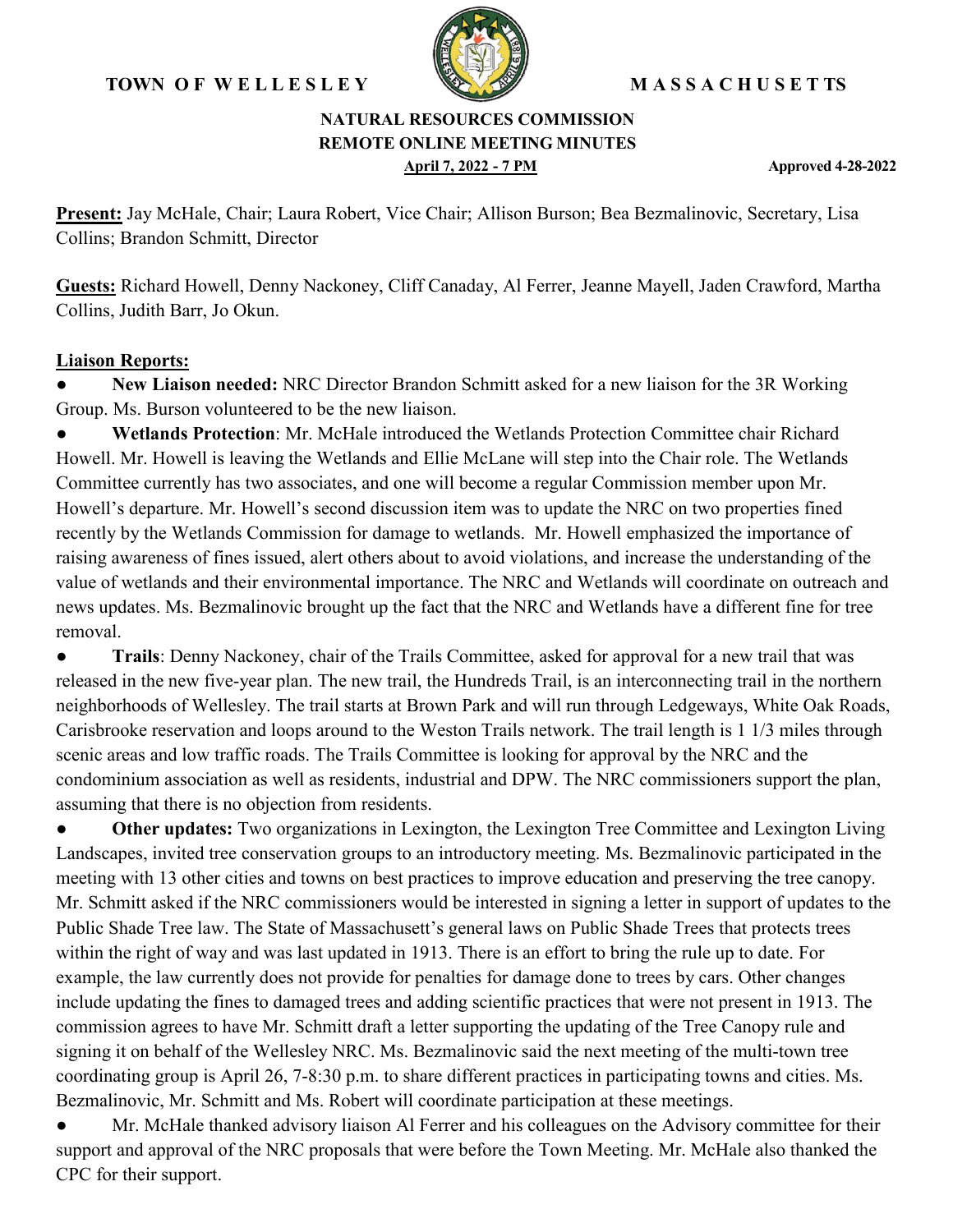## **Public Speak:** Martha Collins

● Mr. McHale apologized for skipping a public speak resident on a non-agenda item. He then read the rules to public speak and introduced Ms. Martha Collins. Ms. Collins spoke about the upcoming light replacement project on the Hunnewell multipurpose fields and tennis courts. In addition to asking for information about reducing light spill, Ms. Collins asked that lights include a timer, that Town staff responsible for turning on and off the lights be posted on the Town website, that there be adjustments to the trash management, transparency about which team is using fields, and neighborhood engagement in the planning process. She also said she will send her recommendations to the board.

**7:45 p.m. – Hunnewell Track & Field Proposal Update** – Mr. McHale has allowed Mr. Schmitt to allow public speakers on the subject.

> ○ **Judith Barr read a statement from Joan Gaughan -** She asked the NRC to move cautiously in voting on the proposal and suggested the NRC wait to decide on lights until field optimization study is ready.

○ **Cliff Canady –** spoke about the current sound level in the area and the possibility of increased sound with lights. He encourages the NRC to reject the current plan.

○ **Jeanne Mayell –** following Mr. Canady's noise issue. Ms. Mayell talked about proper sleep and the effects of lack of sleep. The noise levels will effect this for those neighbors to this project. She shared two videos with sound of the current sound level and when an event takes place. Ms. Mayell asked the NRC to as if they lived in the area.

○ **Jaden Crawford** – spoke about the advice the NRC has been given by one of the Town's lawyers and the negative precedent associated with not following existing guidelines. He suggests that ignoring the policy will strip the protection of property for neighbors. Mr. Crawford asks the NRC Commission members to vote to protect the people in the area of the current plan.

○ **Josephine Okun –** suggested that NRC avoid hasty conclusions about biodiversity effects based on the Epsilon findings. She also recommended that the proposed noise policy reflect the ZBA's suggested sound level of 50 DBA for non-daytime sound. She also asked for a sound policy that stops sound after 7:00 pm.

○ **Martha Collins –**mentioned that BC Soccer Field in Newton only allows for the use of sound for athletes' introductions and the National Anthem.

○ **Mr. McHale** said the School Committee will come back to the NRC will a new proposal tentatively on April 25 on this Hunnewell Track & Field project.

**Climate Emergency** – Ms. Robert brought up the fact that Boston will be adding 20 electrical school buses to their fleet. She reached out to the Concord Superintendent of Schools and they have added two electrical buses with another bus to be added in the fall. Ms. Robert also called the Concord Transportation manager on how they charge the buses who explained that because of the charging technology they are proceeded slowly with electrical buses. Mr. McHale added to set up a meeting with the Climate Action Committee to combine what the NRC is doing with the Climate plan. Ms. Bezmalinovic noticed the – No Idling – signs have been placed outside Wellesley schools to encourage residents to turn off their engines while parked.

### **Sound Policy Review –**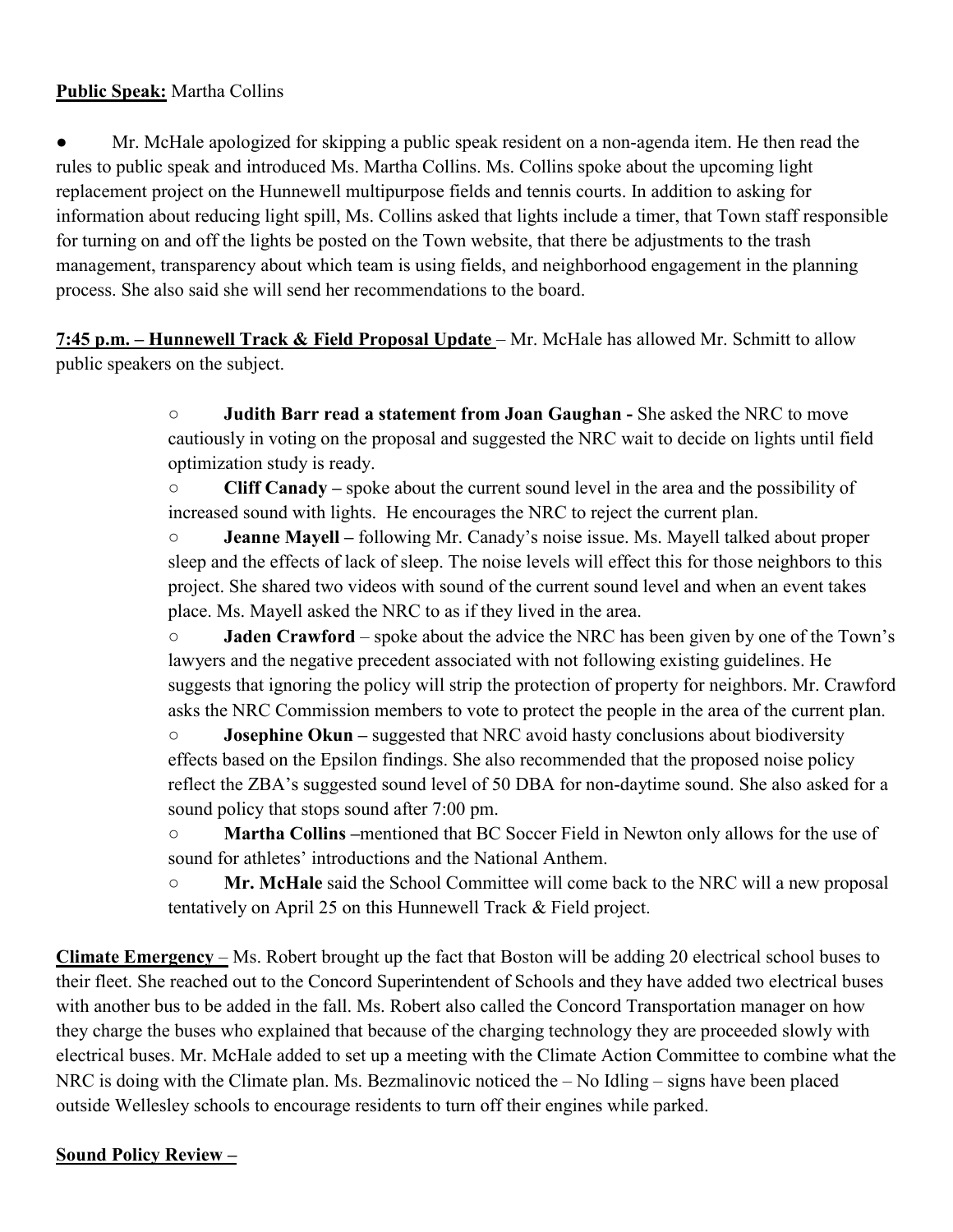Mr. McHale would like to work with the School Committee to come up with a consistent sound policy for NRC and School fields. Ms. Collins and Ms. Robert both volunteered to be involved. Mr. Schmitt requested clear direction on what is allowed and not allowed on the sound issue. Mr. McHale clarified that he would like to see a sound policy that can be consistently applied across fields in town. Ms. Burson asked who would be involved and Mr. McHale explained that he would like to start with the two landowners, the NRC and Schools. Ms. Burson mentioned the current sound policy requires no amplification after 7 p.m. Ms. Robert asked if schools has a sound policy on the fields. She would like to be involved and hoping to minimize sound and meet more needs. Mr. Schmitt said there is not uniform policy on sound at fields. Ms. Bezmalinovic brought up the fact that Reidy Field the sound policy is a 9 p.m. shutoff. She did say there needs to be a more consistent across the board between the NRC and Schools. Ms. Collins also agreed about consistency is important. She suggested to look at the NRC policy across fields and then collaborate with Schools for a more consistent policy. Mr. McHale thanks Ms. Collins and Ms. Robert on volunteering to take on this project.

# **Director's Report:**

- **Tree Canopy Assessment Software –** Mr. Schmitt talked about PlanItGeo, a GIS service that facilitates tree canopy assessment and tree census. The Town currently has public shade [tree census data available](https://wellesleyma.maps.arcgis.com/apps/webappviewer/index.html?id=fbd1257dc1f8444299424d12df00d1b2)  [on the town website.](https://wellesleyma.maps.arcgis.com/apps/webappviewer/index.html?id=fbd1257dc1f8444299424d12df00d1b2) Mr. Schmitt presented features of PlanItGeo that show changes in the tree canopy coverage in Wellesley over time. Mr. McHale requested a written proposal of how the NRC would use PlanItGeo to benefit the town. Ms. Collins asked that the proposal include any risks or concerns, especially associated with privacy considerations. Ms. Bezmalinovic would be happy to see this advance. Mr. McHale suggested including IT. Mr. Schmitt mentioned that he had talked to CPC about funding for this initiative in the past. Mr. Schmitt will also draft a short review of the benefits of the program.
- **Charles River Watershed Flood Mapping/Action Grant – When** the CRWA adjusted their selection criteria, Wellesley's Kelly Field site, which had ranked at top previously, was not as highly ranked. Mr. Schmitt will continue to track this opportunity. In the interim, the NRC may need to consider options for the tennis courts near Kelly Field.
- **Field Utilization Studies –** The PFTF expressed consensus interest in moving forward with Weston and Sampson. The project launch is pending Town Meeting approval of the funding allocation.
- **Lawn Conversion Project** CPC funding for this will not be available until July. The MVP grant process is both time-consuming and not well aligned with the project goals at this point. The NRC is currently looking for funding options. Mr. Schmitt said that site and vendor selection will be finalized soon.
- **No-Mow May** Ms. Bezmalinovic explained that No Mow May encourages residents to delay mowing to support food sources for pollinators during the early spring. The DPW will not mow a section of Simons Park for a few weeks to create a demonstration site. Ms. Collins suggest doing a comparison to opt to mow another property to mow and show the differences and level of activity. Ms. Bezmalinovic agrees with the idea and referenced a [university study in Wisconsi](https://linktr.ee/NoMowMay)n that found a measurable difference in the amount of bees and the number of bee species. Ms. Collins thinks is we show the measurable difference it will change peoples' regular behavior. Ms. Robert encouraged residents if they are going to be involved in the "No-Mow May" program to email the NRC ([nrcmembers@wellesleyma.gov](mailto:nrcmembers@wellesleyma.gov)). Mr. Schmitt also suggested using the Citizen Scientist program as a way to collect the data. Mr. McHale agreed with Ms. Robert about maybe publicizing participation similar to the pesticide free map. Ms. Bezmalinovic suggested printing out the signs for No-Mow May from Plant Life (https://www.plantlife.org.uk/uk) in the UK or Bee Ecology (<https://www.beecological.co.uk/>) have signs you can print out and put on your lawn.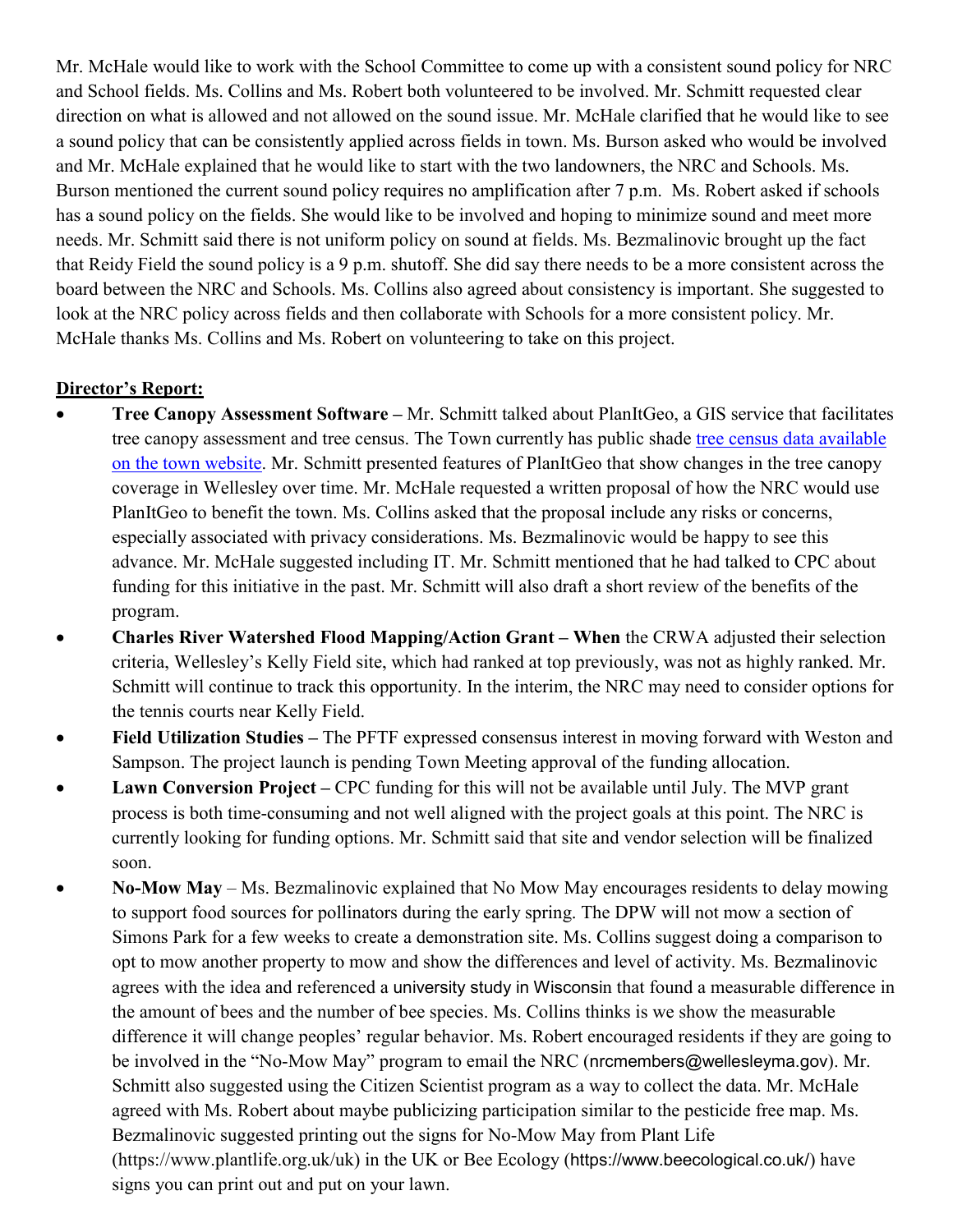- **Open Space and Recreation Plan –** Mr. Schmitt updated the committee on the status of the draft OSRP. Mr. Schmitt asks the NRC members to read through the OSRP again. They will need a letter of review from the Select Board, Planning Board and the regional planning agency. Mr. Schmitt is looking for the NRC member's feedback before the OSRP is sent to the State. He suggested looking at Section 9 and asked for feedback. Mr. McHale asked for a deadline for them to review it. Mr. Schmitt asked for reviews by Friday, April 22.
- **Discuss co-sponsor opportunities**  Middle School parents and the Police Department wanted to know if the NRC would like to co-sponsor an upcoming Bike Safety ride through Fuller Brook Park. Ms. Burson said it's a great sponsorship opportunity. The NRC commissioners all agreed.

# • **Permits –**

- o **Wellesley Rocks** local musicians who are part of Wellesley Rocks requested a permit to play in Central Park from Noon-3 p.m. one Saturday a month starting in May. NRC Commissioners unanimously agreed to support this permit request.
- o **Julie Fund Dog Jog** the NRC discussed a request to for the Julie Fund to host a four-hour event with vendors with dog services and a mile loop around Morses pond. The proposed event would be open to the public with suggested donations. Ms. Robert asked about if they were selling items. Ms. Bezmalinovic asked about the estimated number of participants and expressed concern if there were many people jogging around Morses Pond, which might be problematic for residents and for the trails. Ms. Collins attended the Yoga fundraiser. She brought up the fact of asking about volunteers which increases the numbers. Ms. Burson asked about having big dog events around a watershed area. Ms. Bezmalinovic asked about the trails and can the trails accommodate the numbers. Mr. Schmitt will follow up on these questions and provide an update.
- **Bench Location for Thomas Zinck** The NRC received a request to accept a gift of a bench in honor of Thomas Zinck. Members raised question about the location given existing paths and traffic. Ms. Collins and Mr. Schmitt will work with the donors and consider other options, including another site or tree instead of a bench.
- **Board Calendar Review –** Mr. McHale would like a concise annual schedule and follow up on the decisions being made. He asked the NRC members to look at the proposed calendar and add any suggestions.

**Future Meetings** – The NRC agreed to shift their regular meeting from April 21<sup>st</sup> to April 28, 2022 because of the planned school vacation. The DPW provided four trees for consideration of removal at the next meeting. Ms. Bezmalinovic suggests to review the standard tree risk assessment guidelines for those who are not familiar with tree assessment. Mr. Schmitt will compile the criteria for April 28. Ms. Burson suggest the board looks at the tree on (275 Walnut) before we vote. She said the roots make the sidewalk is impacting on the walkway.

# **Approve Minutes:**

After a motion was made and seconded, the board approved the meeting minutes for Feb. 17, 2022 and March 6, 2022 with a 5-0 vote.

**Schedule Future Meetings:** The Board agreed to cancel their 4/21/2022 meeting due to anticipated absences. The next meeting is scheduled to take place on 4/28/2022.

# **Urgent Items Not Anticipated Prior to 48-hours of Posting:** N/A